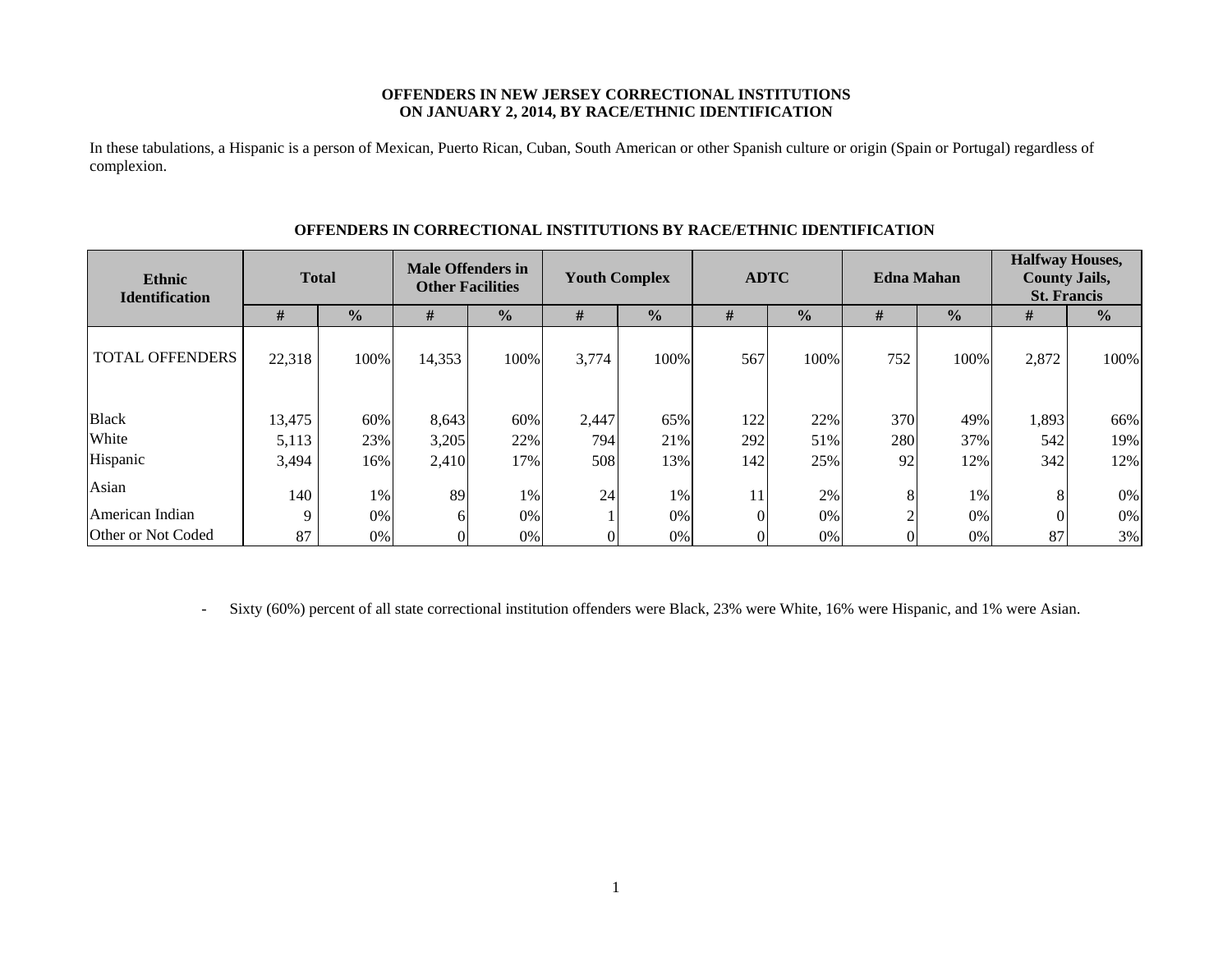| <b>Institution</b>   | <b>Total</b> | <b>Black</b> | <b>White</b> | <b>Hispanic</b> | <b>Asian</b>    | <b>American</b><br>Indian | Other or<br><b>Not Coded</b> |
|----------------------|--------------|--------------|--------------|-----------------|-----------------|---------------------------|------------------------------|
|                      |              |              |              |                 |                 |                           |                              |
| <b>Bayside</b>       | 1,176        | 722          | 236          | 215             | 3               | 0                         | 0                            |
| <b>Main</b>          | 100%         | 61%          | 20%          | 18%             | 0%              | 0%                        | 0%                           |
| <b>Bayside</b>       | 687          | 426          | 162          | 94              | 5               | 0                         | 0                            |
| Farm                 | 100%         | 62%          | 24%          | 14%             | 1%              | 0%                        | 0%                           |
| <b>Bayside</b>       | 348          | 224          | 73           | 50              | 1               | 0                         | $\Omega$                     |
| Ancora               | 100%         | 64%          | 21%          | 14%             | 0%              | 0%                        | 0%                           |
| <b>Bayside Total</b> | 2,211        | 1,372        | 471          | 359             | 9               | 0                         | 0                            |
|                      | 100%         | 62%          | 21%          | 16%             | 0%              | 0%                        | 0%                           |
| <b>CRAF</b>          | 280          | 126          | 122          | 31              | $\mathbf{1}$    | 0                         | $\overline{0}$               |
| <b>Jones Farm</b>    | 100%         | 45%          | 44%          | 11%             | 0%              | 0%                        | $0\%$                        |
| <b>CRAF</b>          | 365          | 205          | 110          | 45              | 5               | 0                         | 0                            |
| <b>Reception</b>     | 100%         | 56%          | 30%          | 12%             | 1%              | 0%                        | 0%                           |
| <b>CRAF Total</b>    | 645          | 331          | 232          | 76              | $6\phantom{1}6$ | 0                         | $\Omega$                     |
|                      | 100%         | 51%          | 36%          | 12%             | 1%              | 0%                        | 0%                           |
| <b>East Jersey</b>   | 1,359        | 868          | 233          | 254             | 3               |                           | $\mathbf 0$                  |
|                      | 100%         | 64%          | 17%          | 19%             | 0%              | 0%                        | $0\%$                        |
|                      |              |              |              |                 |                 |                           |                              |

# **Prison Complex Offenders By Race/Ethnic Identification**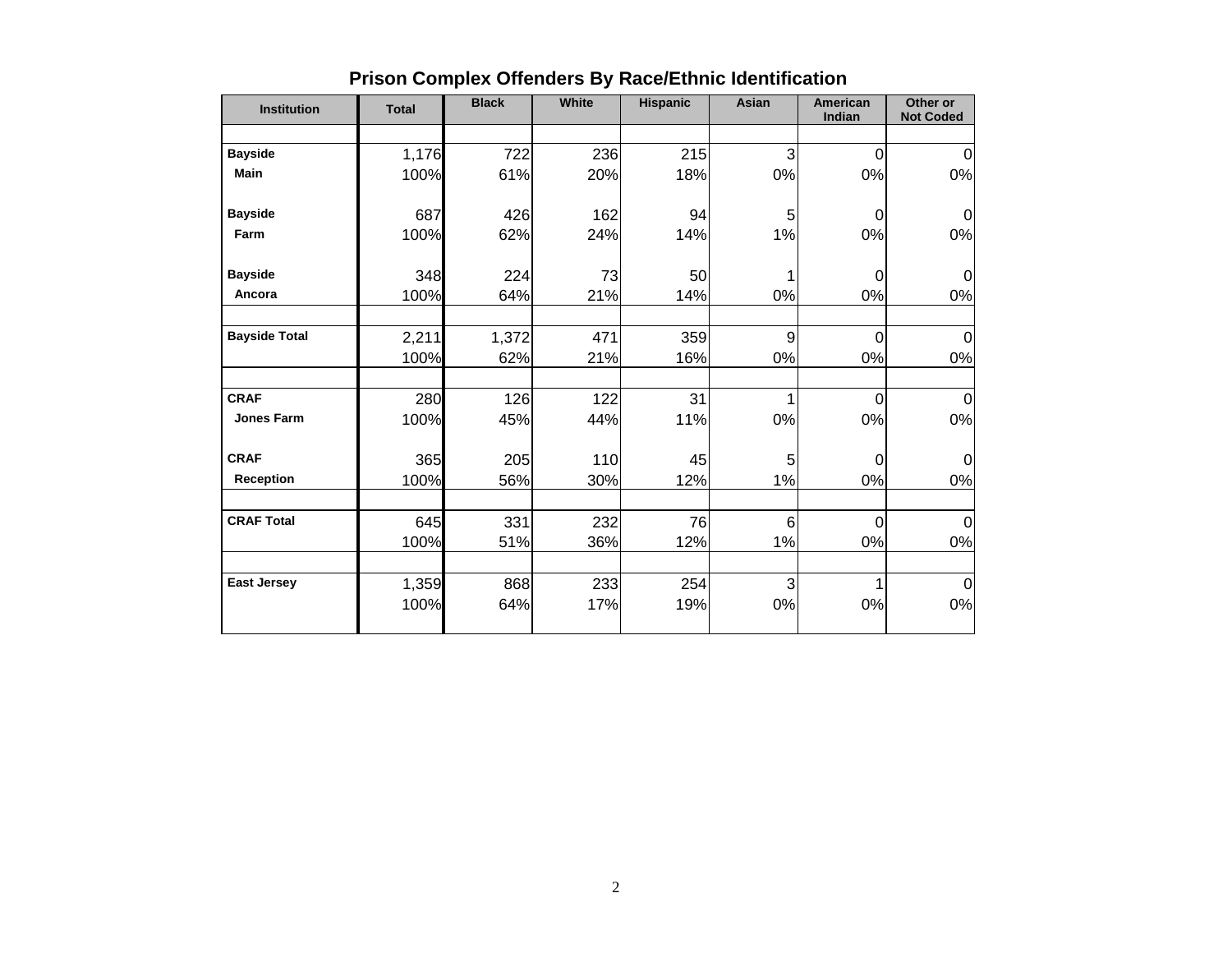| <b>Institution</b>                                  | <b>Total</b> | <b>Black</b> | White | <b>Hispanic</b> | Asian          | <b>American</b><br>Indian | Other or<br><b>Not Coded</b> |
|-----------------------------------------------------|--------------|--------------|-------|-----------------|----------------|---------------------------|------------------------------|
|                                                     |              |              |       |                 |                |                           |                              |
| <b>Midstate</b>                                     | 700          | 347          | 235   | 107             | 9              | $\overline{2}$            | $\Omega$                     |
|                                                     | 100%         | 50%          | 34%   | 15%             | 1%             | 0%                        | 0%                           |
| <b>NJ State Prison</b>                              | 1,839        | 1,204        | 346   | 270             | 18             |                           | $\Omega$                     |
|                                                     | 100%         | 65%          | 19%   | 15%             | 1%             | 0%                        | 0%                           |
|                                                     |              |              |       |                 |                |                           |                              |
| <b>Northern</b>                                     | 1,814        | 1,139        | 293   | 375             | $\overline{7}$ | 0                         | 0                            |
| <b>Main</b>                                         | 100%         | 63%          | 16%   | 21%             | 0%             | 0%                        | 0%                           |
| <b>Northern</b>                                     | 534          | 345          | 110   | 79              | $\pmb{0}$      | 0                         | 0                            |
| Ad Seg Male                                         | 100%         | 65%          | 21%   | 15%             | $0\%$          | 0%                        | 0%                           |
| <b>Northern Total</b>                               | 2,348        | 1,484        | 403   | 454             | $\overline{7}$ | $\overline{0}$            | 0                            |
|                                                     | 100%         | 63%          | 17%   | 19%             | $0\%$          | 0%                        | 0%                           |
|                                                     |              |              |       |                 |                |                           |                              |
| <b>Southern</b>                                     | 1,865        | 1,118        | 439   | 297             | 11             | 0                         | 0                            |
|                                                     | 100%         | 60%          | 24%   | 16%             | 1%             | 0%                        | 0%                           |
| <b>South Woods</b>                                  | 3,386        | 1,919        | 846   | 593             | 26             | $\overline{2}$            | 0                            |
|                                                     | 100%         | 57%          | 25%   | 18%             | 1%             | 0%                        | 0%                           |
| <b>Subtotal</b>                                     | 14,353       | 8,643        | 3,205 | 2,410           | 89             | 6                         | $\bf{0}$                     |
| <b>Male Offenders in</b><br><b>Other Facilities</b> | 100%         | 60%          | 22%   | 17%             | 1%             | 0%                        | 0%                           |

# **Prison Complex Offenders By Race/Ethnic Identification**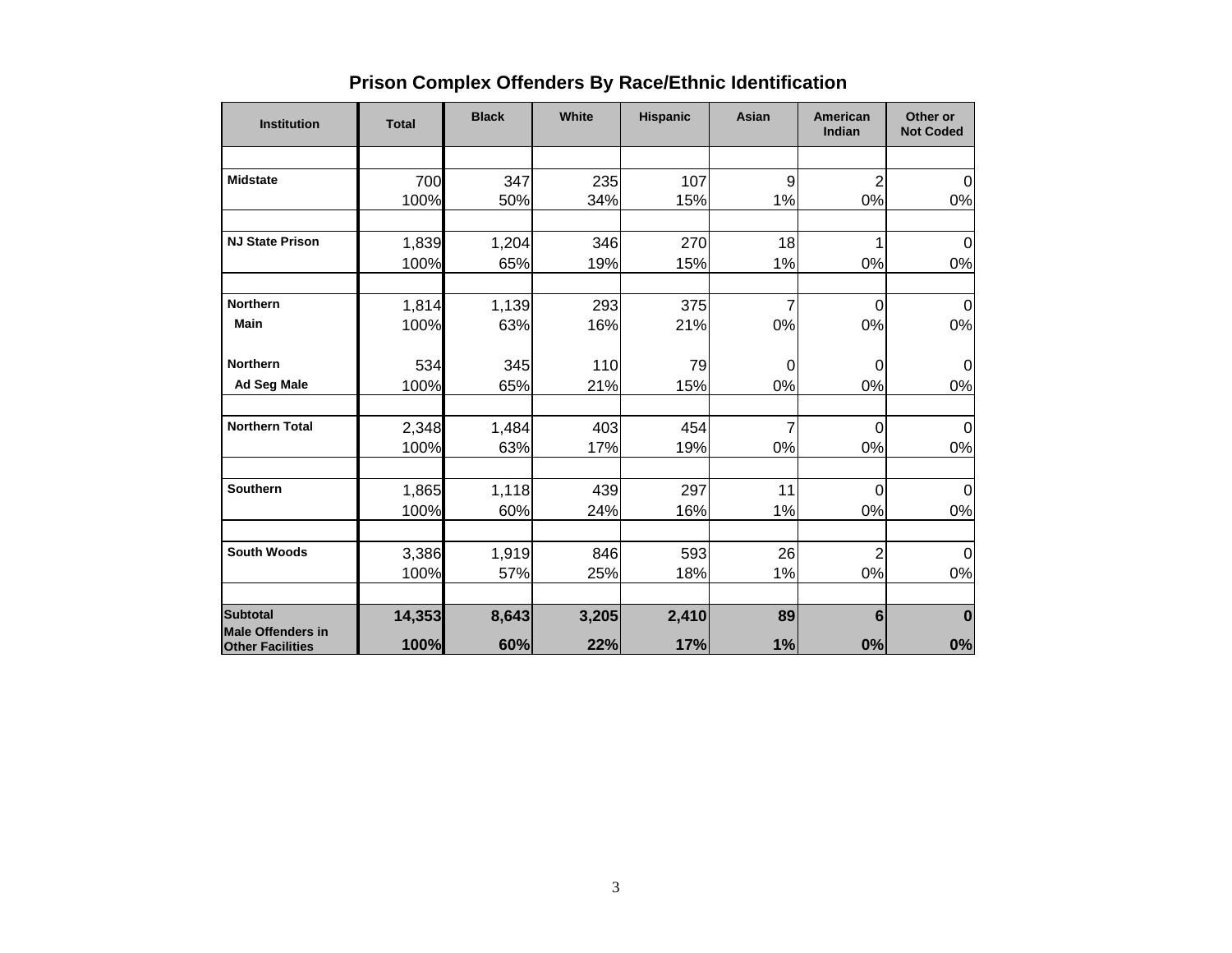| <b>Institution</b>    | <b>Total</b> | <b>Black</b> | White | <b>Hispanic</b> | Asian | American<br>Indian | Other or<br><b>Not Coded</b> |
|-----------------------|--------------|--------------|-------|-----------------|-------|--------------------|------------------------------|
|                       |              |              |       |                 |       |                    |                              |
| <b>ADTC</b>           | 567          | 122          | 292   | 142             | 11    |                    |                              |
|                       | 100%         | 22%          | 51%   | 25%             | 2%    | 0%                 | 0%                           |
|                       |              |              |       |                 |       |                    |                              |
| <b>Subtotal</b>       | 14,920       | 8,765        | 3,497 | 2,552           | 100   | 6                  |                              |
|                       | 100%         | 59%          | 23%   | 17%             | 1%    | 0%                 | 0%                           |
|                       |              |              |       |                 |       |                    |                              |
| <b>Mahan - Female</b> | 752          | 370          | 280   | 92              | 8     | $\overline{2}$     |                              |
| Prison                | 100%         | 49%          | 37%   | 12%             | 1%    | 0%                 | 0%                           |
|                       |              |              |       |                 |       |                    |                              |
| <b>Total Prison</b>   | 15,672       | 9,135        | 3,777 | 2,644           | 108   | 8                  |                              |
| <b>Complex</b>        | 100%         | 58%          | 24%   | 17%             | 1%    | 0%                 | 0%                           |

## **Prison Complex Offenders By Race/Ethnic Identification**

**ADTC**

## **MALE OFFENDERS IN OTHER FACILITIES FEMALE OFFENDERS**



White offenders comprised 51.5% of the offenders at ADTC.



The largest proportion of Black male offenders in a major facility was at New Jersey State Prison (65%).

The largest proportion of White male offenders at a major facility was at CRAF (36%), ADTC excluded.

The largest proportion of Hispanic male offenders at a major facility was both at Northern and at East Jersey (19%), (ADTC excluded).



Black offenders comprised 49.2% of the population at Edna Mahan. This may be compared with Black offenders comprising 60.2% of the Male Offenders in Other Facilities.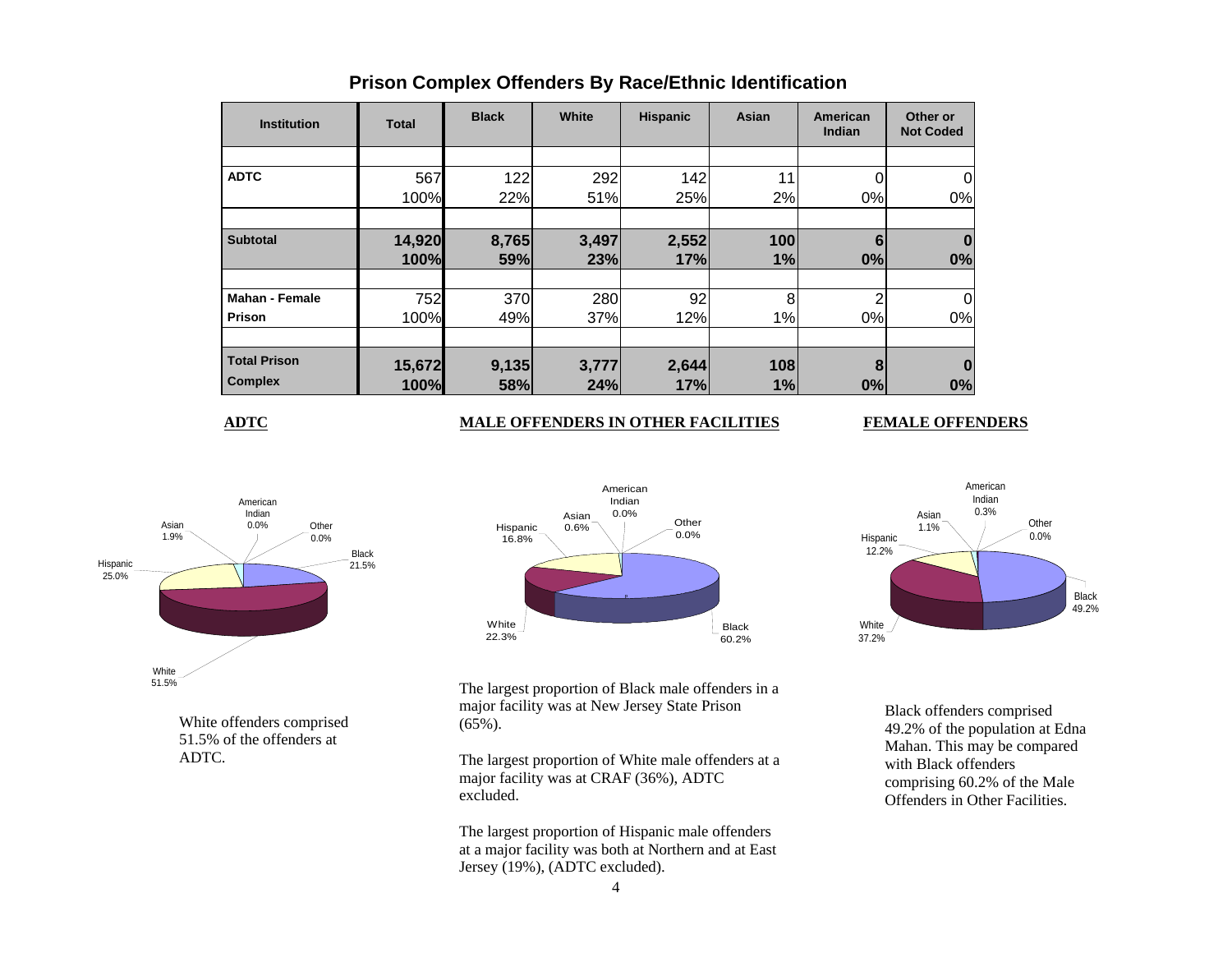| <b>Institution</b>         | <b>Total</b> | <b>Black</b> | White | <b>Hispanic</b> | Asian          | American<br>Indian | Other or<br><b>Not Coded</b> |
|----------------------------|--------------|--------------|-------|-----------------|----------------|--------------------|------------------------------|
|                            |              |              |       |                 |                |                    |                              |
| <b>Garden State</b>        | 1,756        | 1,149        | 338   | 260             | 9              | $\mathbf 0$        | 0                            |
|                            | 100%         | 65%          | 19%   | 15%             | 1%             | 0%                 | 0%                           |
| <b>Mountainview</b>        | 1,054        | 660          | 278   | 105             | 11             | 0                  | 0                            |
|                            | 100%         | 63%          | 26%   | 10%             | 1%             | 0%                 | 0%                           |
| Wagner                     | 575          | 381          | 97    | 95              | $\overline{2}$ | $\Omega$           | $\Omega$                     |
| <b>Main</b>                | 100%         | 66%          | 17%   | 17%             | 0%             | 0%                 | 0%                           |
| Wagner                     | 226          | 158          | 37    | 30              | 1              | 0                  | $\Omega$                     |
| Ad Seg                     | 100%         | 70%          | 16%   | 13%             | 0%             | 0%                 | 0%                           |
| Wagner                     | 163          | 99           | 44    | 18              |                |                    | $\Omega$                     |
| <b>Minimum Units</b>       | 100%         | 61%          | 27%   | 11%             | 1%             | 1%                 | 0%                           |
| Wagner                     | 964          | 638          | 178   | 143             | $\overline{4}$ |                    | $\overline{0}$               |
| <b>Total</b>               | 100%         | 66%          | 18%   | 15%             | 0%             | 0%                 | 0%                           |
| <b>Total Youth Complex</b> | 3,774        | 2,447        | 794   | 508             | 24             |                    | $\bf{0}$                     |
|                            | 100%         | 65%          | 21%   | 13%             | 1%             | 0%                 | 0%                           |

# **Youth Complex Offenders By Race/Ethnic Identification**